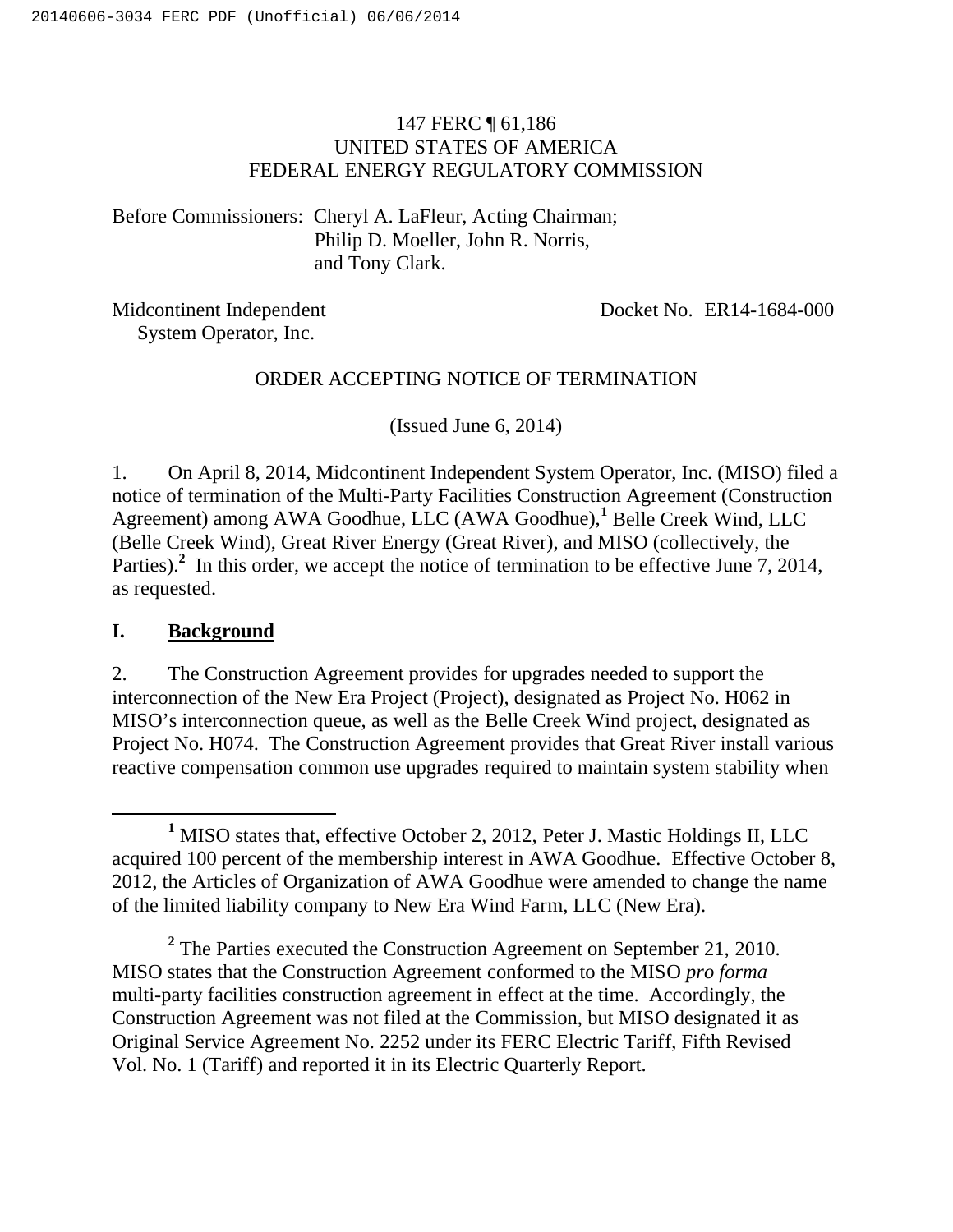Docket No. ER14-1684-000 - 2 -

Belle Creek Wind and New Era's generating facilities are placed in service under their respective generator interconnection agreements (GIAs). Among other things, the Construction Agreement provides that Great River: (1) install a new 69 kilovolt (kV) 3-way tap switch structure; (2) add a new 2-circuit breaker, 69 kV Claybank switching substation, which includes the installation of a new control building; and (3) terminate a 69 kV transmission line into the Claybank switching substation.

### **II. MISO's Notice of Termination of the Construction Agreement**

3. MISO states that it seeks termination of the Construction Agreement because New Era is in breach under the Construction Agreement for failing to make payment of amounts due in excess of \$108,751 related to network upgrades for the Project that are material terms to the Construction Agreement. According to MISO, Great River provided New Era with a notice of breach and notice of default. MISO states that New Era, after being notified of its breach under the Construction Agreement, failed to cure its breach when it did not make payments of amounts due and this default triggers the right to terminate the Construction Agreement. MISO states that it provided New Era and Great River a notice of termination in accordance with the terms of the Construction Agreement.**<sup>3</sup>** MISO states that, to its knowledge, New Era has not taken steps to fulfill its obligations and cure the breach or default. MISO also contends that Belle Creek Wind withdrew from the queue and New Era withdrew public permit requests and publicly stated that it will not pursue a wind project in the region.**<sup>4</sup>** MISO requests an effective date of June 7, 2014, for the termination.

4. MISO also contends that termination of the Construction Agreement is just and reasonable, is not unduly discriminatory, and is consistent with the public interest and

<sup>4</sup> MISO Notice of Termination at 2 (citing MISO Ex. 6 (Order Accepting Withdrawal, Revoking Site Permit, and Closing Dockets Before the Minnesota Public Utilities Commission)).

**<sup>3</sup>** <sup>3</sup> MISO cites the following Construction Agreement terms as support for termination: (1) Article 1.10 (defining "default" as the failure of a breaching party to cure its breach in accordance with Article 9); (2) Article 9.2 (providing a five day cure period for a breach for a failure to pay any amount when due and establishing that a cure must be diligently pursued to completion for the breach to be cured); (3) Article 9.2.2 (stating that a party will be in default if it fails to cure the breach or take reasonable steps to do so within the cure period). *See* MISO Notice of Termination at 3 & n.7.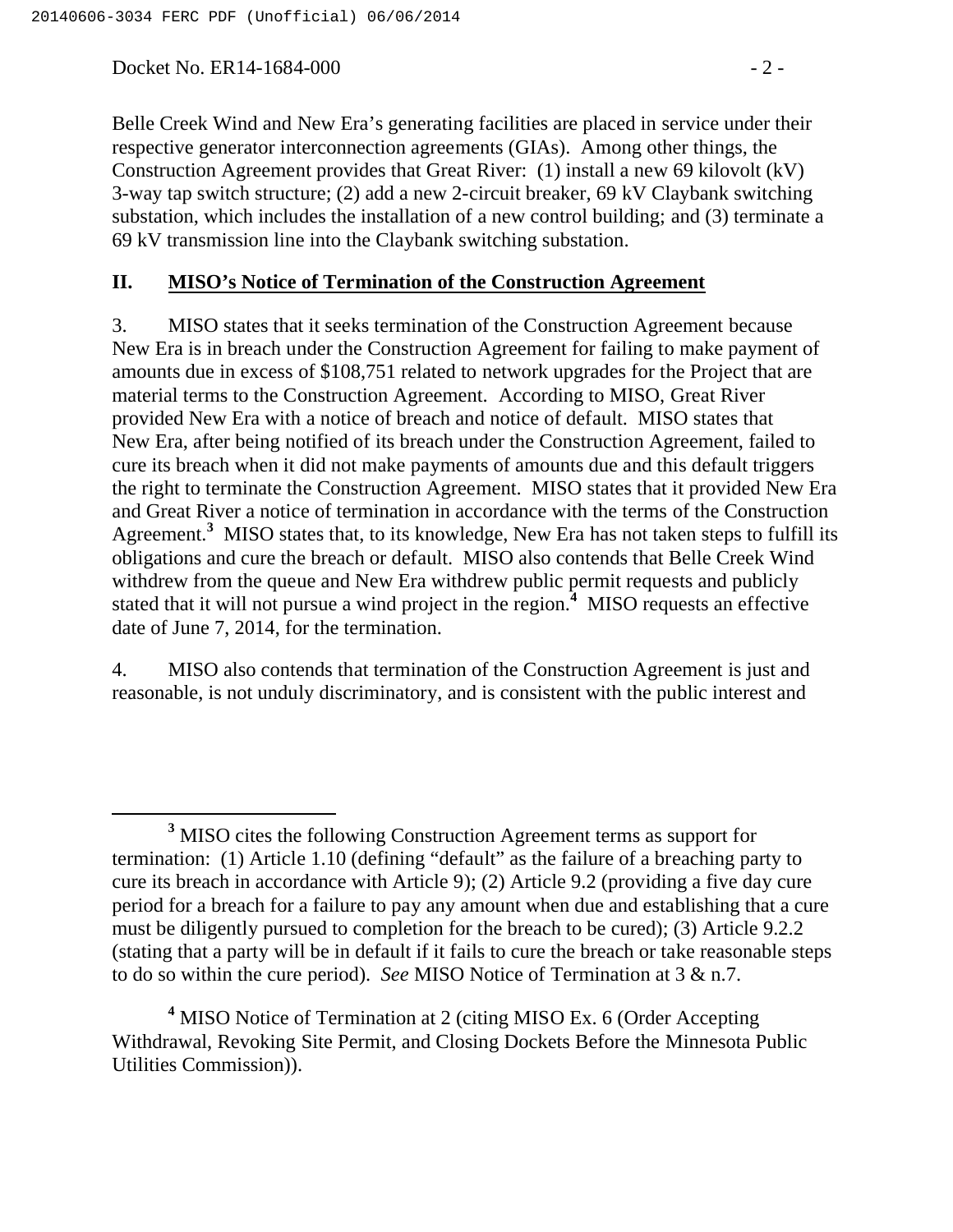Docket No. ER14-1684-000 - 3 -

Commission precedent.<sup>5</sup> MISO notes that in ruling on a notice of termination in *Lakeswind I*, the Commission stated that

[w]hen considering whether to extend milestones or to grant or extend a suspension the Commission takes into account many factors, including whether the extension would harm generators lower in the interconnection queue and any uncertainty that speculative projects may present to other projects in the queue.[**<sup>6</sup>** ]

5. According to MISO, New Era's failure to meet its contractual obligations under the Construction Agreement demonstrates that the Project is speculative and not prepared to proceed and is at increased risk for late-termination, an increased risk which would in turn harm other projects in the queue.**<sup>7</sup>** MISO argues that acceptance of its notice of termination would meet the *Lakeswind I* standard because acceptance will eliminate the harm of uncertainty to lower-queued projects, projects in the same group study, transmission owners, and the MISO interconnection queue process caused by speculative projects remaining in the queue. MISO adds that acceptance will benefit other projects by removing uncertainty regarding whether the upgrades in the Construction Agreement will be funded.**<sup>8</sup>**

6. MISO states that the Commission clarified in *Lakeswind II* that key factors in its determination not to accept the notice of termination in question were: (1) whether any other projects were relying on network upgrades that the interconnection customer was to build; and (2) the interconnection customer's good faith efforts to cure its default, including payment of security sufficient for the transmission owner. MISO maintains that New Era's default has not been cured, the required payments to Great River have not been made, and New Era has publicly stated that it does not plan to proceed with the Project.

7. MISO also states that neither suspension of the Construction Agreement nor extension of its milestones is a permissible option. MISO maintains that the Construction Agreement provides that a party's "obligation to make payments or to provide and

 $^7$  *Id.* at 6.

**<sup>8</sup>** *See id.* at 4-10.

**<sup>5</sup>** *Id.* at 4-5 (citing *Midwest Indep. Transmission Sys. Operator, Inc.*, 137 FERC ¶ 61,008 (2011) (*Lakeswind I*), *order on reh'g and clarification*, 141 FERC ¶ 61,097 (2012) (*Lakeswind II*)).

**<sup>6</sup>** *Id.* at 4 (quoting *Lakeswind I*, 137 FERC ¶ 61,008 at P 25 (citations omitted)).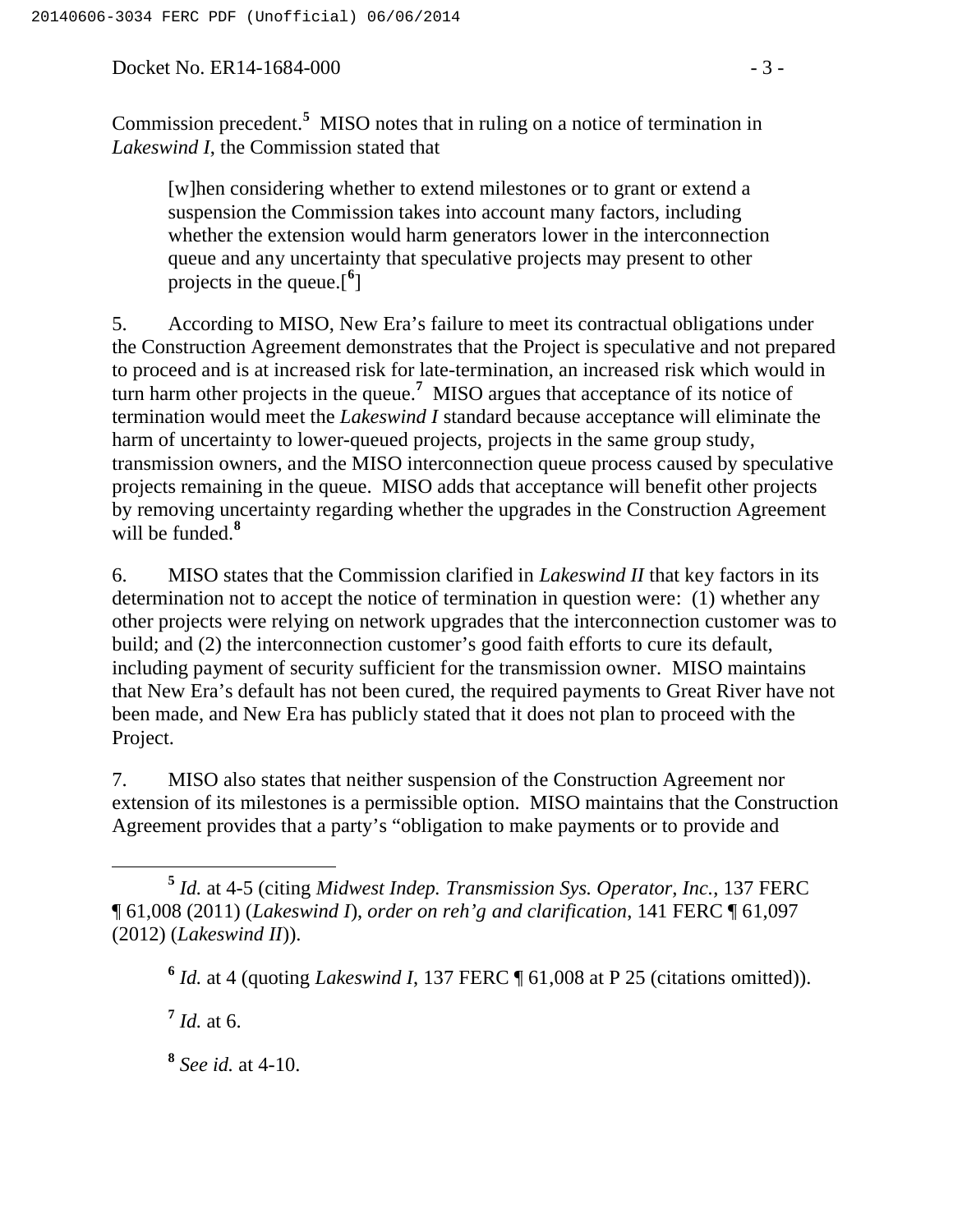Docket No. ER14-1684-000 - 4 -

maintain irrevocable security shall not be suspended by *Force Majeure*."**<sup>9</sup>** Further, MISO states that because payment obligations may not be suspended, MISO cannot extend the milestones. MISO contends that an extension here would also serve no purpose because New Era has withdrawn public permit requests and has publicly stated that it will not pursue a wind project in this region.

#### **III. Notice of Filing and Responsive Pleadings**

8. Notice of MISO's filing was published in the *Federal Register*, 79 Fed. Reg. 21,914 (2014), with interventions and protests due on or before April 29, 2014. On April 29, 2014, New Era filed a timely motion to intervene and protest. On May 14, 2014, Great River filed a motion to intervene and comment out-of-time. On May 14, 2014, MISO filed an answer to New Era's protest.

9. In its protest, New Era disagrees with MISO's argument that the notice of termination is just and reasonable and consistent with the public interest. New Era states that it fully satisfied its obligations to post over \$1.3 million in cash deposits to fund Great River's activities under the New Era GIA and the Construction Agreement.**<sup>10</sup>** Additionally, New Era states that it satisfied its obligations to pay for all facilities needed to support the Project's interconnection, with the exception of disputed amounts in excess of \$108,751 representing Great River's unsupported cost overruns that exceeded New Era's substantial cash deposits. New Era further states that, on multiple occasions, New Era requested documentation detailing Great River's cost overruns, but has received little to no information in return. According to New Era, Great River asserted that these cost overruns were approved in a change in scope by the prior upstream owner, but Great River has not provided any documentation to New Era that supports those statements. New Era states that, without such documentation, it consistently disputed that Great River appropriately incurred these amounts and maintained that it is not in default under the Construction Agreement. New Era also states that MISO continues to hold approximately \$67,840 in New Era's interconnection study account, which could be applied to amounts that may remain owing to Great River once the Parties have shared reasonable documentation to support their costs and the change in scope. After such discussions, New Era states it would remit payment to Great River of any outstanding amounts exceeding its remaining deposits. According to New Era, its network upgrades are completed and fully paid for, with the exception of the amounts in dispute.**<sup>11</sup>**

<sup>9</sup> *Id.* at 5 (citing Construction Agreement, art. 4.3).

**<sup>10</sup>** MISO states that New Era has a GIA to connect its generating facility to the Great River Energy Transmission System. *Id.* at 1 n.1.

**<sup>11</sup>** New Era Protest at 2-4.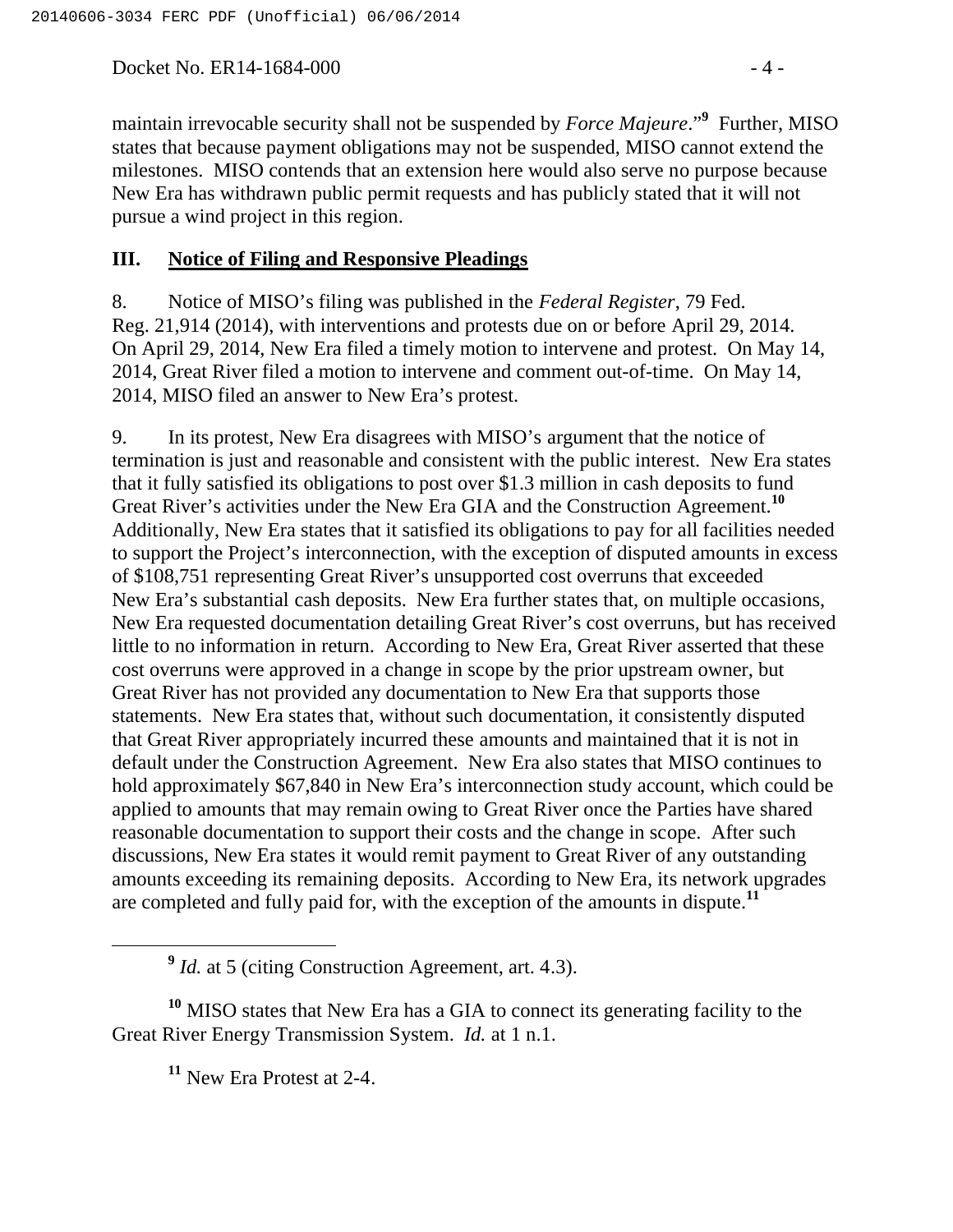### Docket No. ER14-1684-000 - 5 -

10. In addition, New Era argues that MISO fails to establish that the Project is speculative. New Era states that MISO's argument that the Project is speculative risks disproportionately labeling projects with minor defaults as being speculative without acknowledging that even viable projects may encounter default. Furthermore, New Era disputes MISO's statements about New Era's actions in withdrawing permit requests and New Era's statements regarding the difficulties encountered for the Project's development. New Era acknowledges that the Project has encountered unforeseen public opposition and significant setbacks related to controversial wildlife impacts that stalled construction on New Era's generating facility and required New Era to reassess its development strategy. However, New Era states that, despite such setbacks, it has continued its interconnection development efforts in earnest by fully satisfying over \$1.3 million in payment milestones under the GIA and Construction Agreement. Additionally, New Era states that it has a new strategic partner and plans to utilize the network upgrades that it funded by the end of 2016. New Era states that, regardless of MISO's arguments that the Project is speculative, New Era has repeatedly disputed the cost overruns in controversy in this docket and does not acknowledge that it is in default under the Construction Agreement.

11. New Era also disagrees with MISO that there is any actual harm to other interconnection customers that will be prevented if the notice of termination is accepted. New Era states that, contrary to MISO's arguments, the harm of shifts in network upgrade costs to a lower-queued customer that may occur if a late-stage higher-queued customer exits the queue is not present in this case because the Project's network upgrades are built and funded, pending the disputed amounts that remain. According to New Era, the amounts paid by New Era for its network upgrades may not be reimbursable pursuant to Attachment FF of MISO's FERC Electric Tariff, and so granting the notice of termination could represent a windfall for Great River and later-queued customers. New Era states that it fails to see how later-queued customers may be harmed if New Era were to exit the queue as MISO claims.**<sup>12</sup>**

12. Furthermore, New Era states that it fails to see how its continued presence in the queue causes harm by creating the potential for cascading restudies if New Era later withdraws. New Era states that MISO's claims are factually unsupported and without merit because MISO has not presented any evidence that a single customer will be restudied or otherwise adversely impacted if New Era later withdraws.

13. New Era asserts that MISO, by filing a notice of termination of the Construction Agreement and not the GIA, deliberately overlooks the substantial investment that New Era has made in its interconnection in order to make New Era appear delinquent. Rather, New Era argues that its network upgrades are built and that it has fully satisfied

**<sup>12</sup>** *Id.* at 6.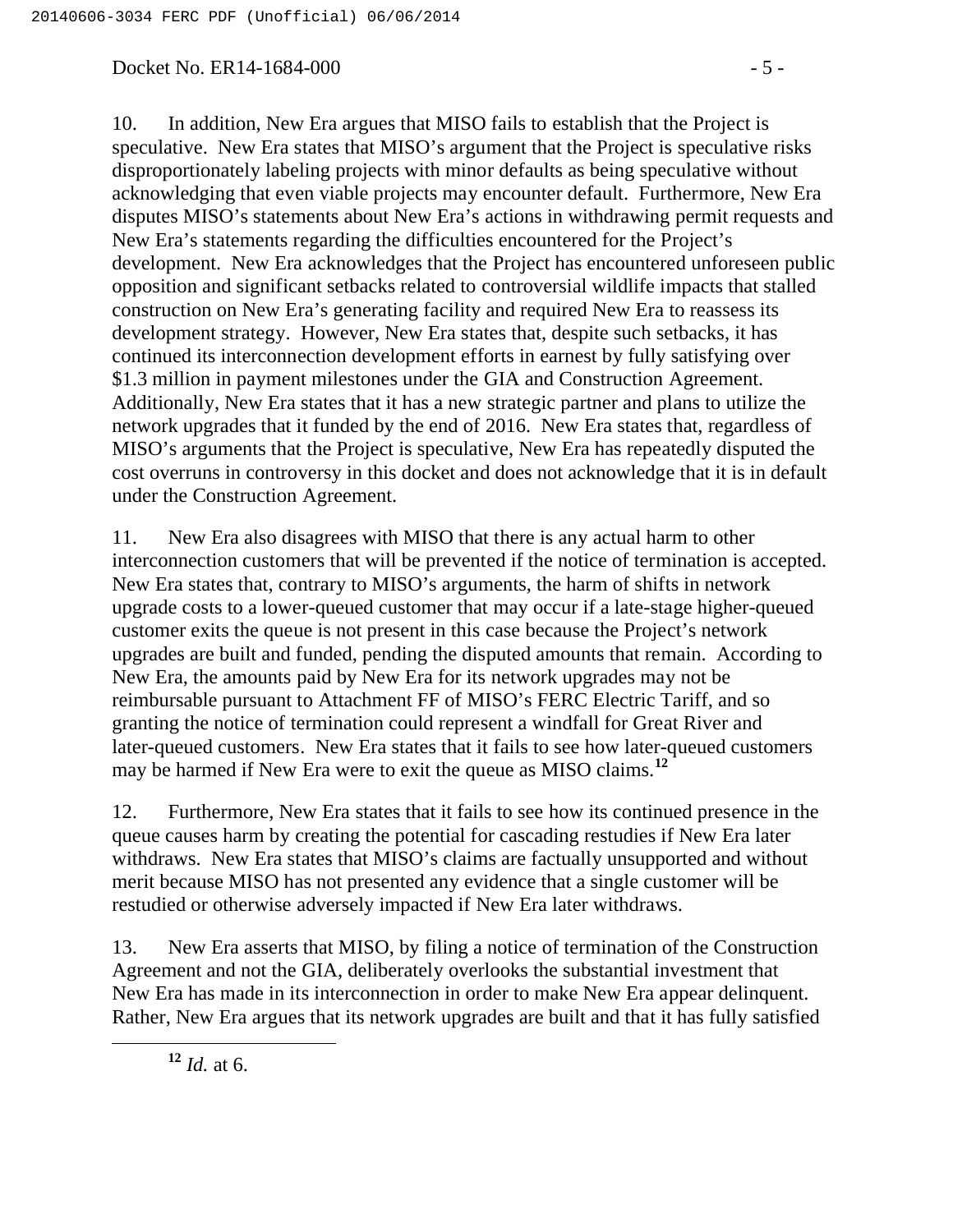Docket No. ER14-1684-000 - 6 -

14. New Era states that, given the substantial amount of work that has already been completed and paid for under the GIA and the Construction Agreement, it is more reasonable to resolve the matter than go to the extreme result of terminating the Construction Agreement. New Era states that it remains committed to resolving this dispute with MISO and Great River, and therefore requests that the Commission reject the notice of termination and establish settlement judge procedures to assist in resolving this dispute.**<sup>13</sup>**

15. In its answer, MISO maintains that no additional showing of harm is necessary to permit the notice of termination to go into effect.**<sup>14</sup>** MISO states that the Commission rejected similar arguments in *Midwest Independent Transmission System Operator, Inc.* (*Ellerth*):**<sup>15</sup>**

[T]he extension of milestones, without further evidence of an intent to cure, may present harm to lower queued interconnection customers in the form of uncertainty, cascading restudies, and shifted costs necessitated if the project is removed from the queue at a later date. While Ellerth argues that there is no potential cost shift in this case because the Switching Station is the only network upgrade required for the interconnection and no other customer is relying on its construction for its own interconnection service, the potential still exists for future reliance on this network upgrade by lower queued interconnection customers, and resultant harm.[**<sup>16</sup>**]

MISO asserts that the Commission should apply the same logic in this case as it did in *Ellerth*. MISO argues that, although New Era has funded a large part of the upgrades for the Project and only disputes a portion of the cost, the harm to other projects and the potential for others to rely on upgrades that New Era has not fully funded still exists.

**<sup>13</sup>** *Id.* at 7.

**<sup>14</sup>** MISO Answer at 9-10.

**<sup>15</sup>** 143 FERC ¶ 61,114, at PP 20, 27 (2013). Effective April 26, 2013, MISO changed its name from "Midwest Independent Transmission System Operator, Inc." to "Midcontinent Independent System Operator, Inc."

**<sup>16</sup>** MISO Answer at 9 (quoting *Ellerth*, 143 FERC ¶ 61,114 at P 27).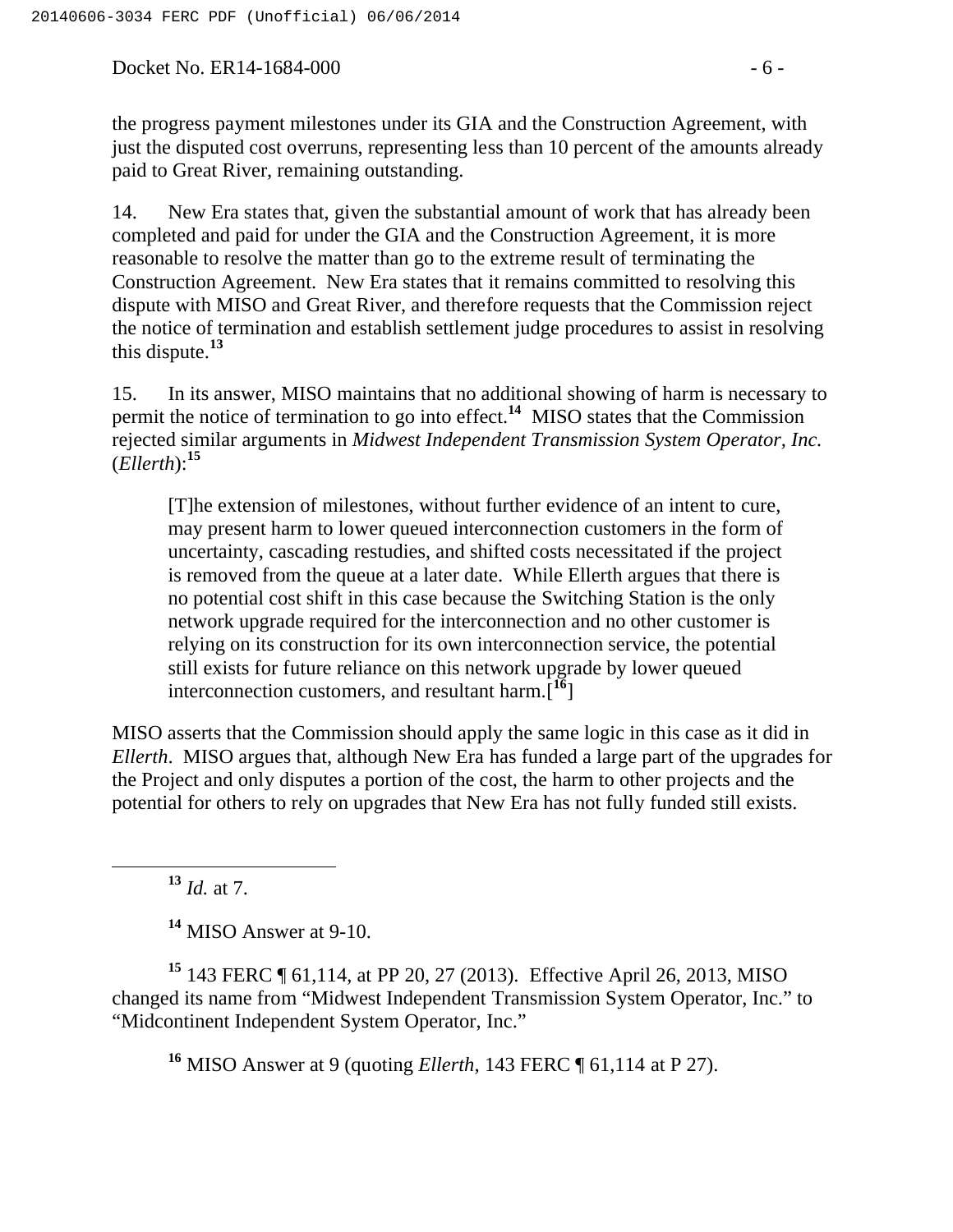Docket No. ER14-1684-000 - 7 -

Further, MISO argues that prior investment in the Project does not justify a delay in termination when the Project has not been shown to be viable.**<sup>17</sup>**

16. As to New Era's claim that the notice of termination is not just and reasonable because New Era has funded upgrades except those costs which it disputes, MISO asserts that New Era has not demonstrated that the project would viably proceed even if it resolved these billing issues, and delaying termination would suspend the project in violation of the MISO Tariff provisions limiting suspension to a *Force Majeure* event.**<sup>18</sup>** MISO claims that, even if such an event occurred, a party's obligation to pay or to provide and maintain irrevocable security shall not be suspended by *Force Majeure* under the Construction Agreement.**<sup>19</sup>** Furthermore, MISO argues that the Construction Agreement provides a remedy for billing disputes that should not delay termination proceedings. Specifically, MISO points to Article 2.4 of the Construction Agreement, which provides that the applicable provisions of the Construction Agreement survive termination "to the extent necessary to provide for final billings, billing adjustments, and the determination and enforcement of liability and indemnification obligations arising from acts or events that occurred while this [Construction] Agreement was in effect."**<sup>20</sup>** MISO asserts that New Era's dispute does not justify further delay and the Commission should accept the notice of termination.

17. MISO reiterates that the Project is speculative and termination is appropriate. According to MISO, New Era seeks an indefinite extension in meeting its obligations under the Construction Agreement because it provides no details to support its plans to have upgrades in use by 2016. Further, MISO argues that New Era's own filings at the Minnesota Public Utilities Commission to withdraw permit requests and the cancellation of power purchase agreements strongly indicate that the Project is speculative.**<sup>21</sup>**

**<sup>17</sup>** *See id.* at 9-10.

**<sup>18</sup>** *Id.* at 3-4 (citing *Ellerth*, 143 FERC ¶ 61,114 at P 26).

**<sup>19</sup>** *Id.* at 4 (citing Construction Agreement at art. 4.3).

**<sup>20</sup>** *Id.* (citing Construction Agreement at art. 2.4).

**<sup>21</sup>** *Id.* at 7 (citing MISO Notice of Termination Ex. 6 (Order Accepting Withdrawal, Revoking Site Permit, and Closing Dockets Before the Minnesota Public Utilities Commission); New Era Protest, att. 1 at 1 (stating "now that the wind project will not be built, New Era is evaluating its options for disposition of [the Project]")).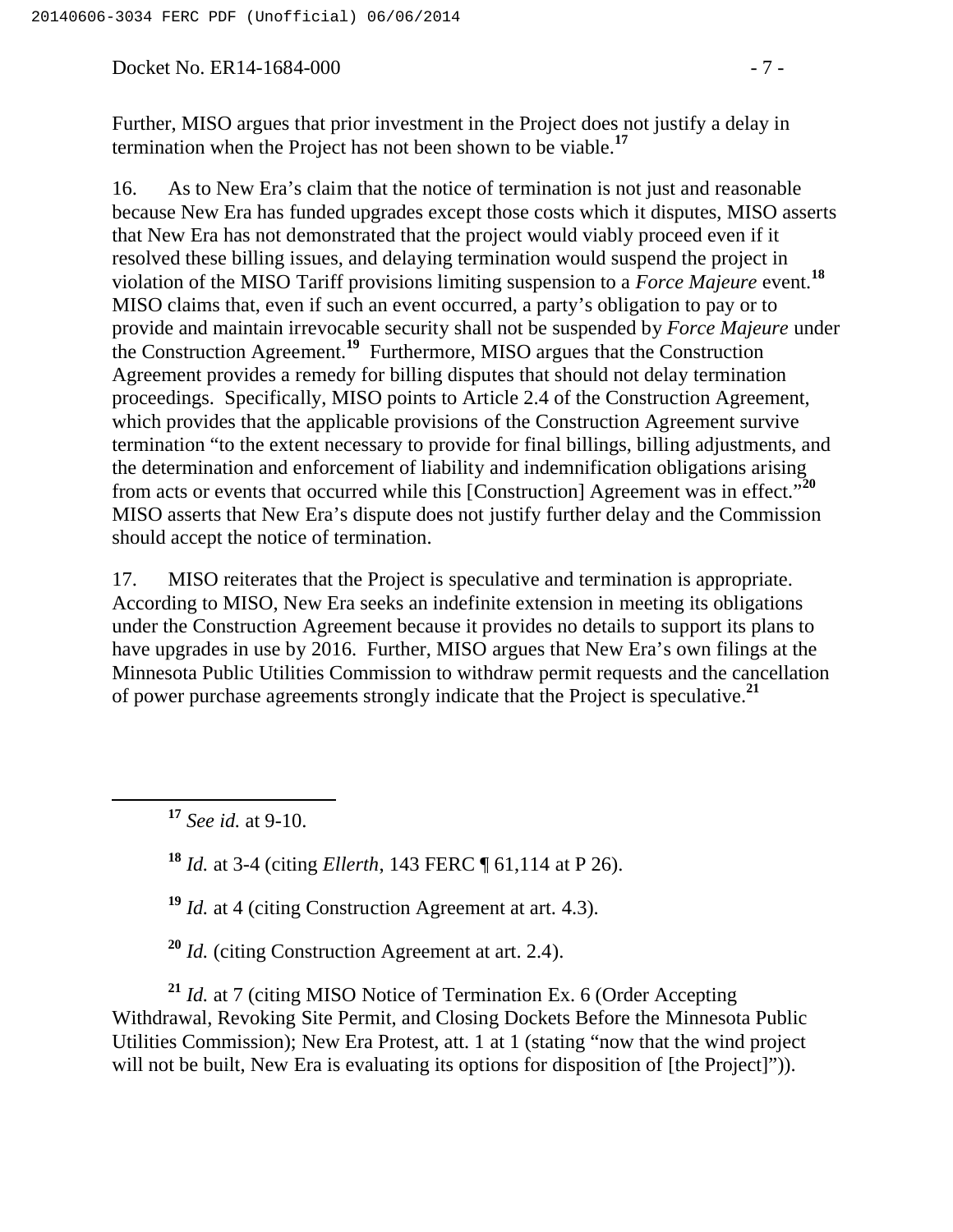#### Docket No. ER14-1684-000 - 8 -

18. Finally, MISO maintains in its answer that termination is appropriate because New Era has not cured the breach or taken appropriate steps to do so and is now in default under the Construction Agreement. According to MISO, if New Era disputed costs under the terms of the Construction Agreement, it should have deposited the disputed funds with MISO, Great River, or an independent escrow account pending resolution of the dispute.**<sup>22</sup>** MISO dismisses New Era's statement that it has study deposits remaining with MISO that could be redirected to pay any disputed amount because study deposits serve a separate purpose and are not available to fund upgrades. Rather, MISO states that study deposits are retained until used for appropriate study purposes or are refunded pursuant to the MISO Tariff when the project is withdrawn or reaches commercial operation.**<sup>23</sup>**

19. Great River supports MISO's answer. Great River states that, contrary to New Era's claims, it worked diligently with New Era and its predecessor to fully perform Great River's obligations under the Construction Agreement. According to Great River, it performed early engineering and other services in connection with the required network upgrades at the request of the Project No. H062 interconnection customer prior to the execution of the Construction Agreement, and agreed to financial assurances of milestone payments that were outside the terms of the Construction Agreement. Great River states that it largely completed the network upgrades required under the Construction Agreement on August 31, 2011, but could not fully complete the upgrades because the interconnection customer could not provide final relay settings or proceed with the interconnection of the Project due to delays in obtaining necessary permits. Great River states that while it appreciates the difficulties the Project has experienced, those difficulties should not relieve the payment obligations under the Construction Agreement. Great River asserts that the costs incurred for the Project were prudent and consistent with the terms of the Construction Agreement.<sup>24</sup> In addition, while the actual installed cost of the network upgrades performed exceeded the cost estimate by \$108,751.23, Great River asserts that the deviation was due to general increases in the cost of materials and services after the time that the estimate was prepared. Great River argues that this deviation represents an approximately 8 percent increase in the actual cost as compared to the estimated cost, and notes that under the Construction Agreement the "Total Cost Estimate Accuracy" applicable to network upgrade cost estimates is +/- 20 percent.**<sup>25</sup>**

**<sup>23</sup>** *Id.* at 8-9 (citing section 3.3.1 of MISO's Generator Interconnection Procedures in Attachment X of the MISO Tariff).

**<sup>24</sup>** Great River Comments at 3.

**<sup>25</sup>** *Id.* at 4 (citing Construction Agreement, app. A).

**<sup>22</sup>** *Id.* at 8 (citing Construction Agreement, art. 6.6).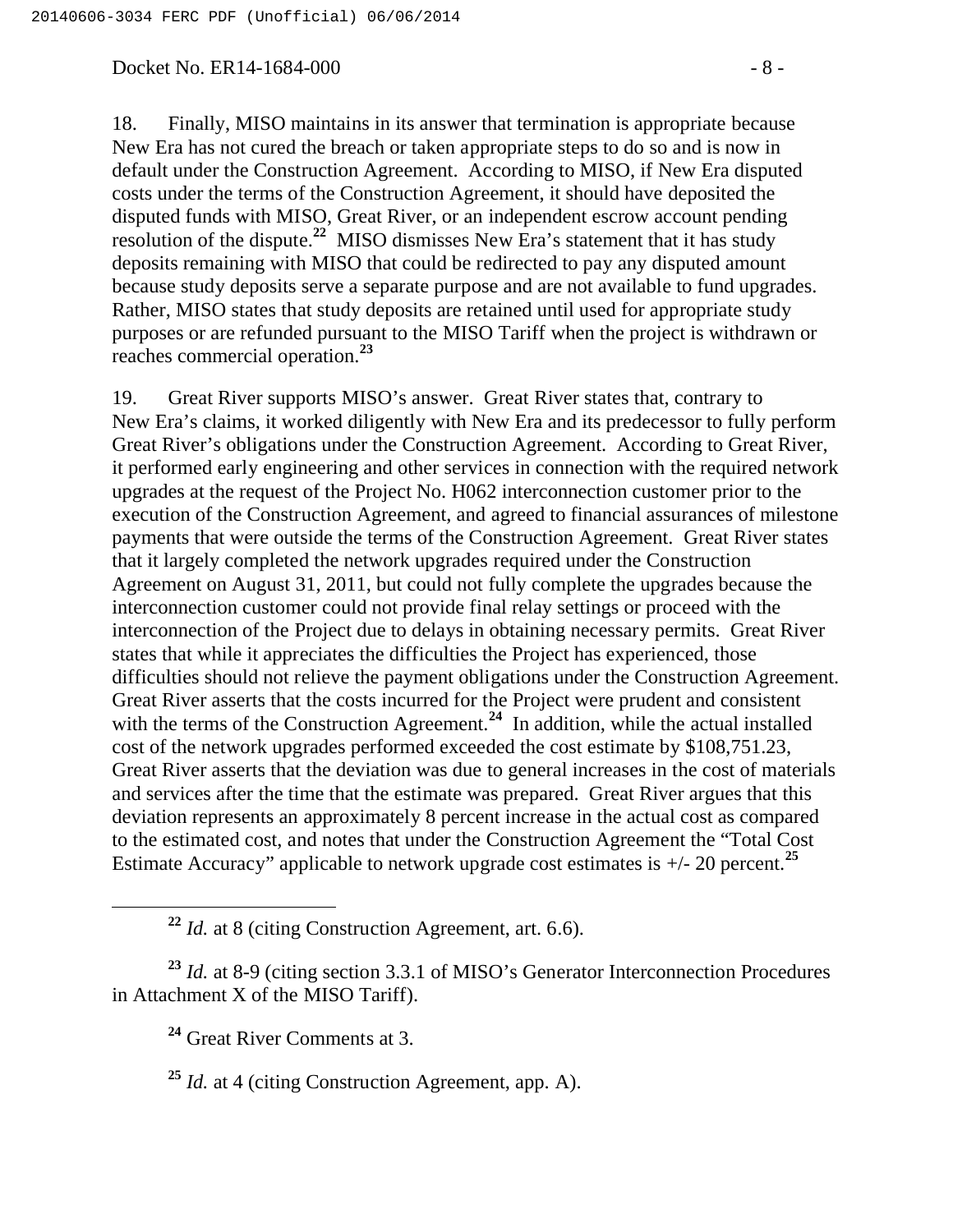#### Docket No. ER14-1684-000 - 9 - 9 -

20. In addition, Great River disputes New Era's characterization that Great River failed to respond to New Era's information requests. Great River asserts that it has received very few requests for cost information from New Era and timely responded to every request. Great River states that its records reflect a telephone conference on October 18, 2012, involving MISO, Great River, and New Era, after which Great River forwarded an email notice to New Era at New Era's request to indicate the actual cost of the network upgrades under the Construction Agreement. Great River states that on October 7, 2013, it sent New Era an invoice requesting payment of the \$108,751.23. According to Great River, until recently it had not received any inquiries from New Era requesting additional details of the costs referenced on those two dates. Great River states that on November 27, 2013, it sent New Era a notice of breach under the Construction Agreement; Great River indicates New Era called and emailed Great River shortly thereafter to discuss options that would avoid termination of the Construction Agreement. Great River states that in response to a December 5, 2013 letter from New Era requesting additional information concerning the invoice amounts, Great River forwarded on December 16, 2013, a summary cost analysis for the Project network upgrades. Great River also states that on January 6, 2014, it sent New Era a notice of default under the Construction Agreement. Great River further states that on April 29, 2014, the same date as the New Era protest, Great River received an email notice from New Era invoking its audit rights under the Construction Agreement. According to Great River, an audit is scheduled to take place at Great River's offices on June 9, 2014.**<sup>26</sup>**

21. With regards to New Era's claim that cost overruns were approved by a change of scope by the prior upstream owner and that Great River has not provided any documentation that supports these statements, Great River maintains that there are no such scope changes in connection with the network upgrades associated with the Construction Agreement. Great River suspects that New Era's statement refers to the related but separate Project No. H061.**<sup>27</sup>**

#### **IV. Commission Determination**

# **A. Procedural Matters**

22. Pursuant to Rule 214 of the Commission's Rules of Practice and Procedure, 18 C.F.R. § 385.214 (2013), the timely, unopposed motion to intervene of New Era serves to make it a party to this proceeding.

**<sup>26</sup>** *Id.* at 4-6.

**<sup>27</sup>** *Id.* at 6.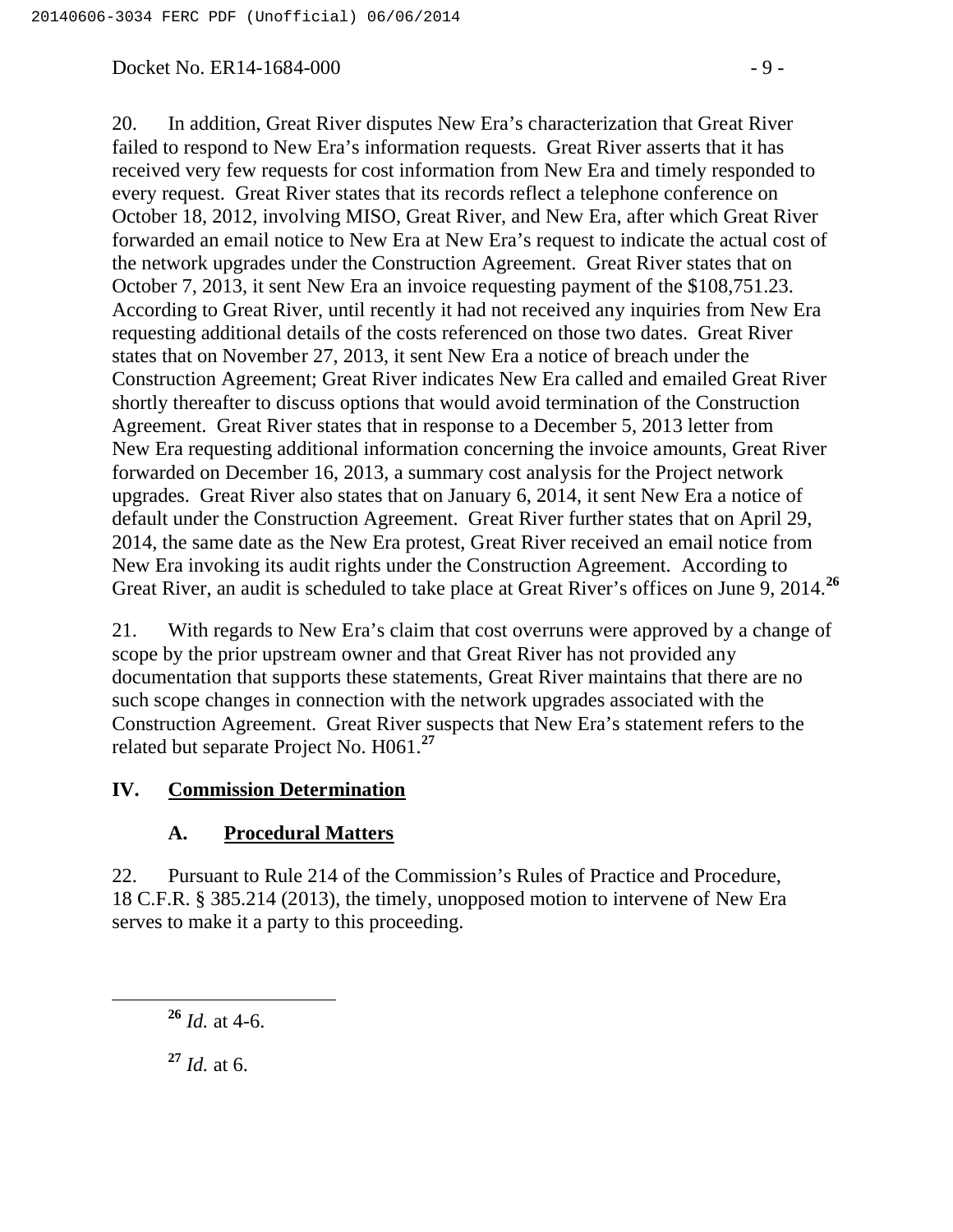Docket No. ER14-1684-000 - 10 - 10 -

23. Pursuant to Rule 214(d) of the Commission's Rules of Practice and Procedure, 18 C.F.R. § 385.214(d) (2013), we will grant Great River's late-filed motion to intervene given its interest in the proceeding, the early stage of the proceeding, and the absence of undue prejudice or delay.

24. Rule 213(a)(2) of the Commission's Rules of Practice and Procedure, 18 C.F.R. § 385.213(a)(2) (2013), prohibits an answer to a protest unless otherwise ordered by the decisional authority. We will accept MISO's answer because it has provided information that assisted us in our decision-making process.

# **B. Substantive Matters**

25. The Commission will accept a notice of termination if the applicant demonstrates that the proposed termination is not unjust, unreasonable, unduly discriminatory, or preferential,**<sup>28</sup>** or if it is consistent with the public interest.**<sup>29</sup>** In the instant case, we agree with MISO that New Era breached the Construction Agreement by failing to make payments of amounts due.**<sup>30</sup>** MISO and Great River followed the procedures in the MISO Tariff by submitting to New Era a notice of breach, a notice of default, and a notice of termination. Under Article 9.2 of the Construction Agreement, the failure of the breaching party to cure a breach within 30 calendar days of receiving a notice of breach, or five calendar days if such breach is due to an occurrence under Article 9.1(a) or (c),**<sup>31</sup>**

**<sup>28</sup>** *See, e.g*., *Allegheny Power System, Inc*., 102 FERC ¶ 61,318, at P 9 (2003).

**<sup>29</sup>** *See, e.g.*, *Duke Energy Moss Landing LLC, et al*., 83 FERC ¶ 61,318, at 62,306 (1998), *order on reh'g*, 86 FERC ¶ 61,227 (1999).

**<sup>30</sup>** We note that MISO provides specific details in support of its argument in an exhibit to its notice of termination that it has designated as privileged. However, New Era and Great River provide information on MISO's allegations in their respective filings. We find that this information, along with the other public filings in the proceeding, is sufficient to allow us to rule on MISO's proposal without recourse to any material that has been designated privileged.

**<sup>31</sup>** Under Article 9.1 of the Construction Agreement, a breach of the agreement shall include:

(a) the failure to pay any amount when due, including failure to provide appropriate irrevocable security, as applicable under Article 6 (Creditworthiness, Billing, and Payments);

(continued…)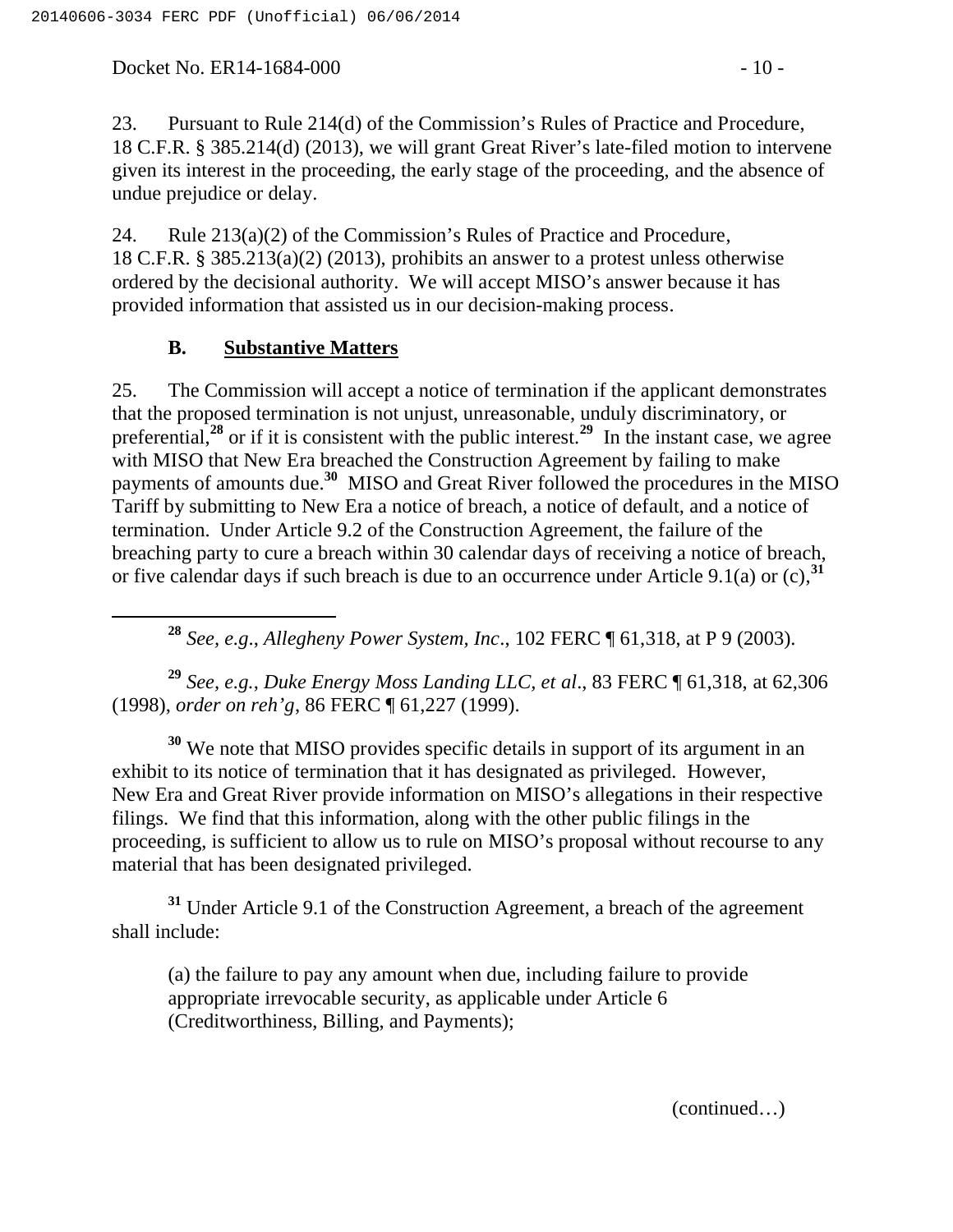Docket No. ER14-1684-000 - 11 -

 $\overline{a}$ 

shall result in a default. If the breach is such that it cannot be cured within the cure period, then the interconnection customer may commence in good faith all steps as are reasonable and appropriate to cure the breach within such cure period and thereafter diligently pursue such action to completion.

26. We also agree with MISO that the Construction Agreement contains provisions to address billing disputes. Article 6.6 of the Construction Agreement states that:

[i]n the event of a billing dispute among the Parties, Transmission Owner shall continue to construct the [Common Use Upgrade] as long as each Interconnection Customer: (i) continues to make all payments not in dispute; and (ii) pays to Transmission Provider or Transmission Owner or into an independent escrow account the portion of the invoice in dispute, pending resolution of such dispute.

Although New Era disputes the \$108,751.23 amount billed by Great River, New Era did not utilize the mechanism provided in Article 6.6 of the Construction Agreement to

(b) the failure to comply with any material term or condition of this Agreement, including but not limited to any material Breach of a representation, warranty or covenant made in this Agreement;

(c) if a Party (i) is adjudicated bankrupt; (ii) files a voluntary petition in bankruptcy under any provision of any federal or state bankruptcy law or shall consent to the filing of any bankruptcy or reorganization petition against it under any similar law; (iii) makes a general assignment for the benefit of its creditors; or (iv) consents to the appointment of a receiver, trustee or liquidator;

(d) assignment of this Agreement in a manner inconsistent with the terms of this Agreement;

(e) failure of a Party to provide such access rights, or a Party's attempt to revoke access or terminate such access rights, as provided under this Agreement or any related GIA;

(f) failure of a Party to provide information or data to another Party as required under this Agreement, provided the Party entitled to the information or data under this Agreement requires such information or data to satisfy its obligations under this Agreement.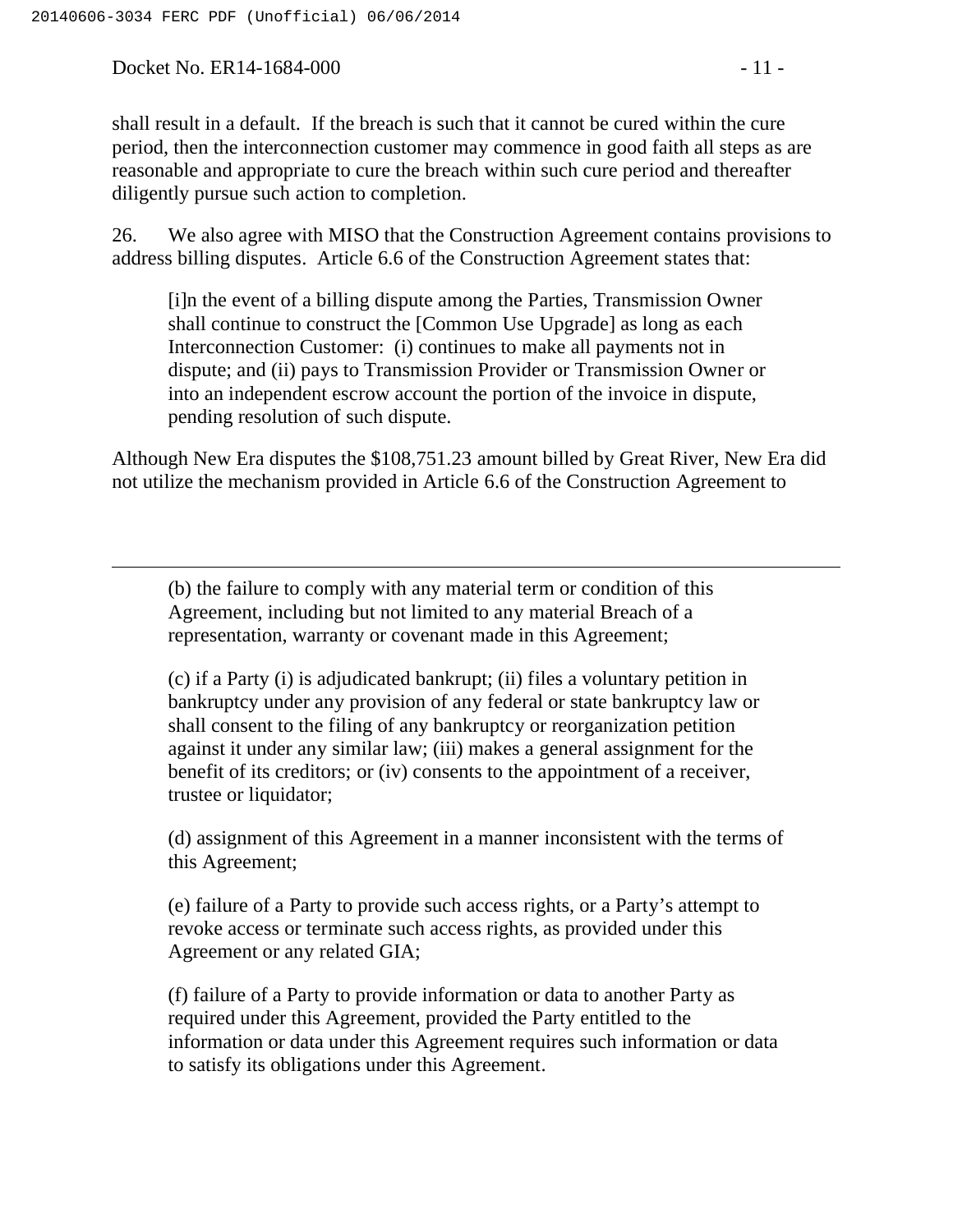Docket No. ER14-1684-000 - 12 -

dispute the billing amount.**<sup>32</sup>** Accordingly, we disagree with New Era that we should reject the notice of termination and establish settlement judge procedures to resolve the disputed costs.

27. In the instant case, we do not find that New Era has cured the breach. Although New Era claims it has on multiple occasions requested detailed billing information from Great River and has not received sufficient information in return, Great River states that it received no further inquiries from New Era after providing cost analysis summaries. Upon first learning in October 2012 that the actual cost of the network upgrades under the Construction Agreement had exceeded the estimated cost, New Era did not attempt to further discuss the cost overruns until December 2013.

28. Under Article 2.2.2 of the Construction Agreement, the termination of the Construction Agreement will remove the Project from the interconnection queue.**<sup>33</sup>** The Commission, in considering the proposed removal of a project from an interconnection queue, takes into account certain factors, including whether an extension of milestones would harm generators lower in the interconnection queue and any uncertainty that speculative projects may present to other projects in the queue.**<sup>34</sup>** The Commission has found that the extension of milestones, without further evidence of an intent to cure, may present harm to lower queued interconnection customers in the form of uncertainty, cascading restudies, and shifted costs necessitated if the project is removed from the queue at a later date.**<sup>35</sup>**

**<sup>33</sup>** Under Article 2.2.2 of the Construction Agreement, an event of default by an interconnection customer will also result in the withdrawal of that interconnection customer's associated interconnection request from MISO's interconnection queue and MISO may declare a breach under the interconnection customer's related GIA, if any.

**<sup>34</sup>** *See Ellerth*, 143 FERC ¶ 61,114 at P 26.

**<sup>35</sup>** *Id.* P 27.

**<sup>32</sup>** Regarding the disputed amount billed by Great River, the Commission encourages the parties to begin alternative dispute resolution (ADR) procedures to address the issues raised in the filings. The parties may avail themselves of ADR, available through the Commission's Dispute Resolution Service helpline at (877) 337-2237 or at (202) 502-6651, under which the parties must voluntarily agree to submit their dispute for mediation and to comply with various requirements outlined in the Commission's Rules of Practice and Procedure. *See* 18 C.F.R. § 385.604 (2013).